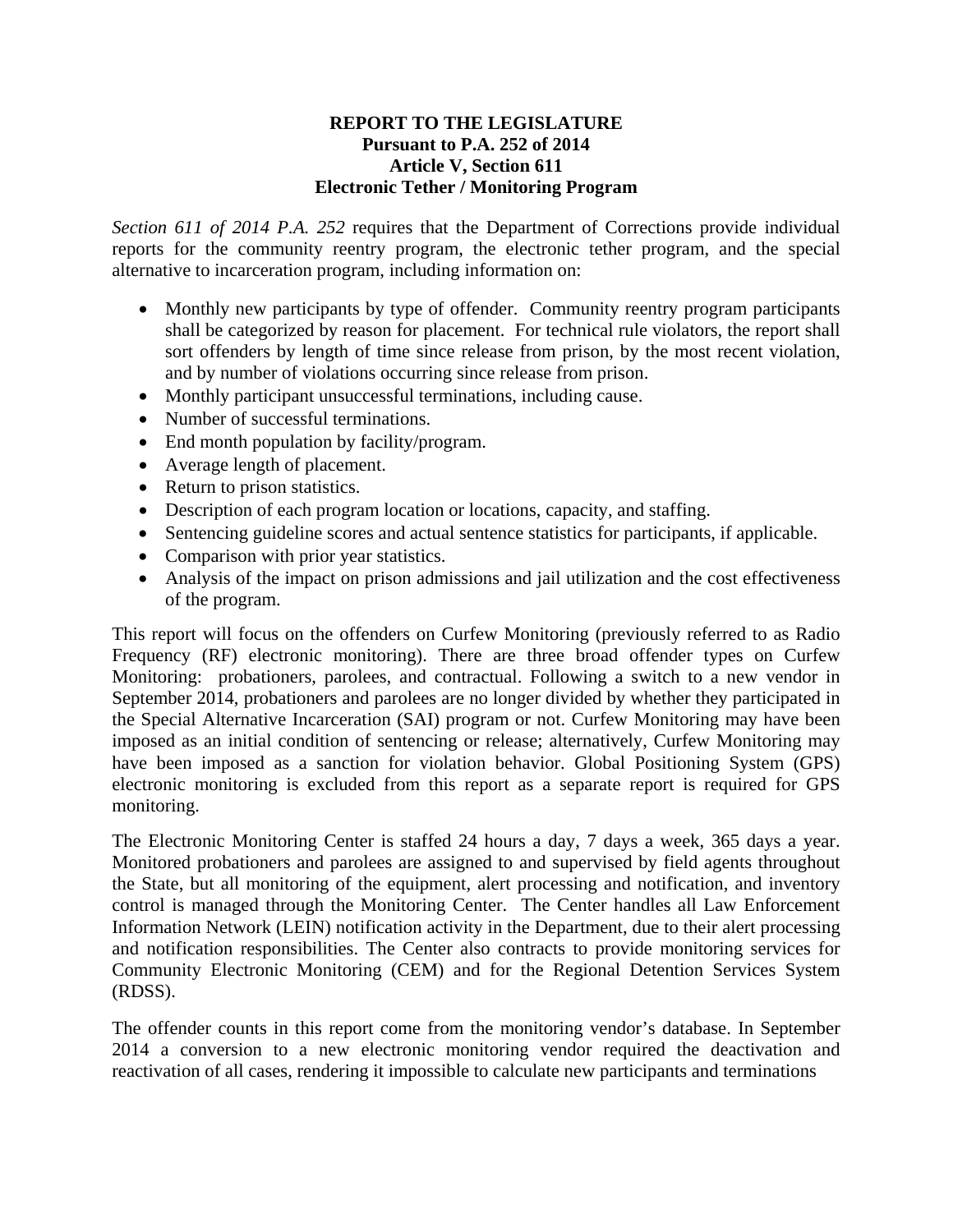Report to the Legislature Sec. 611 of 2014 P.A. 252 - Electronic Tether / Monitoring Program March 2015

for that month. Therefore, no numbers are available for September 2014 in Tables 1 and 2. Table 1 breaks down the new Curfew Monitoring participants by month and type of offender.

|       | Parole* |       | Probation* |       |      | <b>CEM</b> |      | <b>RDSS</b> |       | Total |  |
|-------|---------|-------|------------|-------|------|------------|------|-------------|-------|-------|--|
|       | 2013    | 2014  | 2013       | 2014  | 2013 | 2014       | 2013 | 2014        | 2013  | 2014  |  |
| Jan   | 348     | 339   | 149        | 139   | 8    | 3          | 35   | 19          | 540   | 500   |  |
| Feb   | 241     | 293   | 135        | 115   | 11   | 5          | 29   | 20          | 416   | 433   |  |
| Mar   | 310     | 305   | 121        | 121   | 11   | 7          | 13   | 13          | 455   | 446   |  |
| Apr   | 329     | 322   | 149        | 116   | 7    | 5          | 22   | 13          | 507   | 456   |  |
| May   | 335     | 271   | 177        | 107   | 12   | 11         | 27   | 14          | 551   | 403   |  |
| Jun   | 269     | 289   | 133        | 127   | 9    | 13         | 27   | 17          | 438   | 446   |  |
| Jul   | 356     | 277   | 153        | 132   |      | 4          | 23   | 19          | 539   | 432   |  |
| Aug   | 293     | 188   | 157        | 99    | 9    | 5          | 27   | 27          | 486   | 319   |  |
| Sep   | 345     | $***$ | 146        | $***$ | 5    | $***$      | 19   | $***$       | 515   | $***$ |  |
| Oct   | 455     | 332   | 187        | 185   | 5    | 7          | 29   | 52          | 676   | 576   |  |
| Nov   | 275     | 278   | 129        | 158   | 9    | 8          | 21   | 30          | 434   | 474   |  |
| Dec   | 282     | 317   | 125        | 141   | 5    | 5          | 16   | 26          | 428   | 489   |  |
| Total | 3,838   | 3,211 | 1.761      | 1.440 | 98   | 73         | 288  | 250         | 5,985 | 4.974 |  |
| Avg   | 319.8   | 267.6 | 146.8      | 130.9 | 8.2  | 6.6        | 24.0 | 22.7        | 498.8 | 452.2 |  |

**Table 1 - New Curfew Monitoring Participants Monthly By Offender Type**

\* Parole SAI and Probation SAI statistics were included in the traditional Parole and Probation statistics.

\*\* Unavailable due to the replacement of BI monitoring equipment with 3M monitoring equipment.

| Table 2 shows the monthly Curfew Monitoring terminations by offender type. |  |  |
|----------------------------------------------------------------------------|--|--|
|                                                                            |  |  |

|       | Parole* |       | <b>Probation*</b> |       | <b>CEM</b> |                | <b>RDSS</b> |       | <b>Total</b> |       |
|-------|---------|-------|-------------------|-------|------------|----------------|-------------|-------|--------------|-------|
|       | 2013    | 2014  | 2013              | 2014  | 2013       | 2014           | 2013        | 2014  | 2013         | 2014  |
| Jan   | 373     | 333   | 153               | 156   | 19         | 4              | 38          | 32    | 583          | 525   |
| Feb   | 280     | 314   | 141               | 133   | 9          | 7              | 23          | 14    | 453          | 468   |
| Mar   | 266     | 292   | 137               | 149   | 13         | 4              | 37          | 17    | 453          | 462   |
| Apr   | 310     | 327   | 142               | 134   | 8          | 6              | 33          | 15    | 493          | 482   |
| May   | 378     | 357   | 168               | 138   | 11         | 4              | 18          | 20    | 575          | 519   |
| Jun   | 324     | 334   | 154               | 131   | 12         | 12             | 34          | 25    | 524          | 502   |
| Jul   | 374     | 339   | 169               | 133   | 9          | 10             | 27          | 18    | 579          | 500   |
| Aug   | 308     | 320   | 148               | 131   | 8          | 9              | 27          | 17    | 491          | 477   |
| Sep   | 285     | $***$ | 129               | $***$ | 6          | $***$          | 22          | $***$ | 442          | $***$ |
| Oct   | 335     | 311   | 167               | 18    | 6          | $\overline{2}$ | 22          | 20    | 530          | 351   |
| Nov   | 348     | 275   | 140               | 24    | 6          | 8              | 24          | 31    | 518          | 338   |
| Dec   | 303     | 352   | 140               | 71    | 7          | 8              | 18          | 35    | 468          | 466   |
| Total | 3.884   | 3,554 | 1.788             | 1,218 | 114        | 74             | 323         | 244   | 6,109        | 5,090 |
| Avg   | 323.7   | 323.1 | 149.0             | 110.7 | 9.5        | 6.7            | 26.9        | 22.2  | 509.1        | 462.7 |

**Table 2 - Monthly Curfew Monitoring Terminations by Offender Type** 

\* Parole SAI and Probation SAI statistics were included in the traditional Parole and Probation statistics. \*\* Unavailable due to the replacement of BI monitoring equipment with 3M monitoring equipment.

Below are typical reasons for unsuccessful terminations on Curfew Monitoring:

- Administrative terminations occur when the offender is unable to continue for reasons beyond their control, such as, loss of home placement, hospitalized, or commitment to a treatment program.
- Substance abuse violations
- Curfew violations
- Tampering with tether device
- Abscond violation
- New felony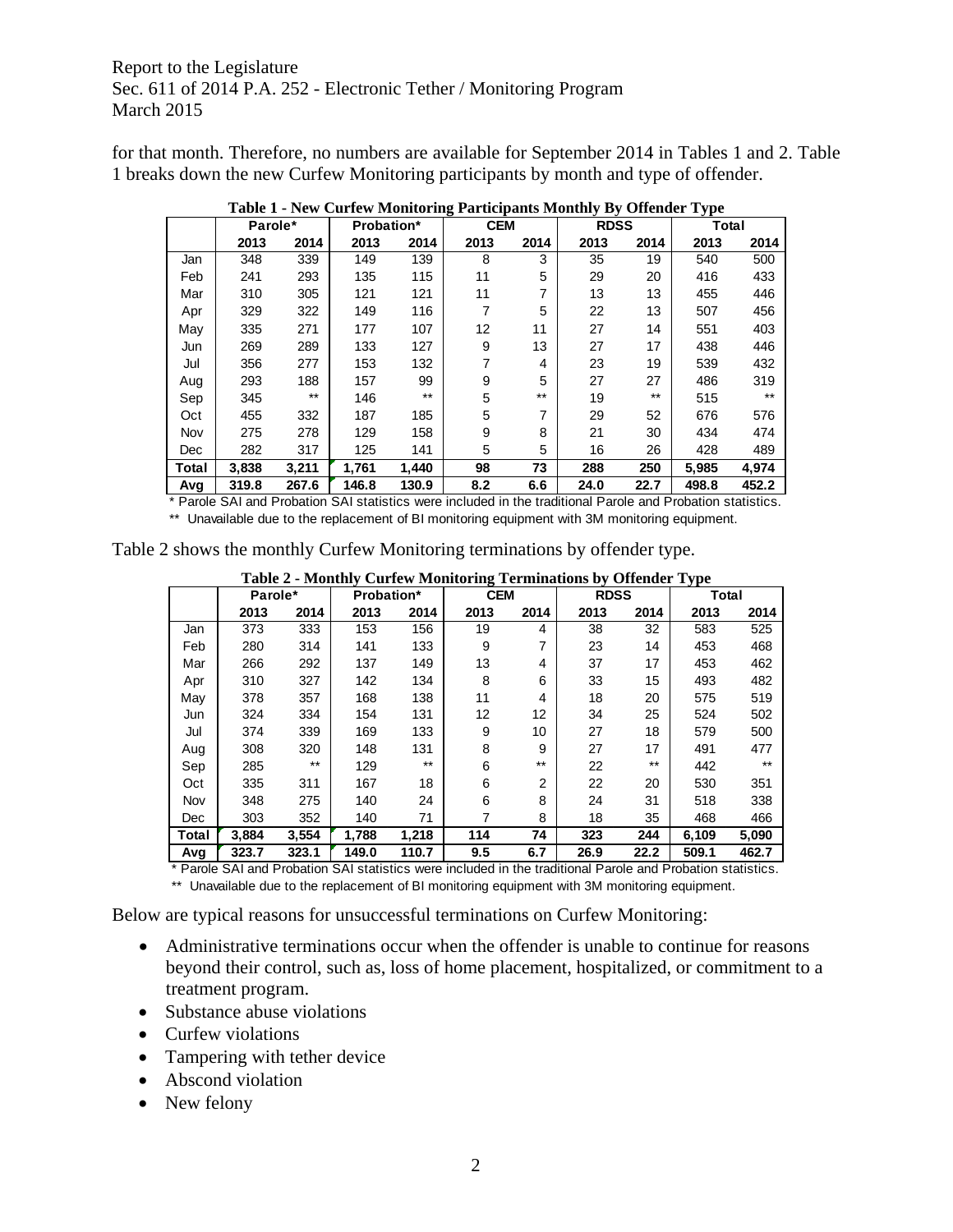Report to the Legislature Sec. 611 of 2014 P.A. 252 - Electronic Tether / Monitoring Program March 2015

The monthly new monitoring participants and monthly Curfew Monitoring terminations resulted in the end of month Curfew Monitoring populations shown in Table 3.

|     | Parole* |       | <b>Probation*</b> |       | <b>CEM</b> |      | <b>RDSS</b> |      | Total   |         |
|-----|---------|-------|-------------------|-------|------------|------|-------------|------|---------|---------|
|     | 2013    | 2014  | 2013              | 2014  | 2013       | 2014 | 2013        | 2014 | 2013    | 2014    |
| Jan | 1,133   | 1,010 | 471               | 452   | 13         | 8    | 65          | 38   | 1,682   | 1,508   |
| Feb | 1,067   | 993   | 458               | 434   | 16         | 6    | 72          | 48   | 1,613   | 1,481   |
| Mar | 1,107   | 1,015 | 442               | 414   | 13         | 7    | 54          | 43   | 1,616   | 1,479   |
| Apr | 1,133   | 1,003 | 449               | 392   | 11         | 8    | 45          | 40   | 1,638   | 1,443   |
| May | 1,062   | 941   | 462               | 371   | 13         | 12   | 53          | 38   | 1,590   | 1,362   |
| Jun | 1,009   | 903   | 444               | 367   | 10         | 14   | 49          | 30   | 1,512   | 1,314   |
| Jul | 1.008   | 835   | 428               | 366   | 8          | 10   | 44          | 34   | 1.488   | 1,245   |
| Aug | 981     | 827   | 437               | 368   | 8          | 7    | 43          | 42   | 1,469   | 1,244   |
| Sep | 1,045   | 946   | 461               | 409   | 8          | 4    | 46          | 9    | 1,560   | 1,368   |
| Oct | 1.094   | 1,070 | 484               | 472   |            | 8    | 53          | 82   | 1,638   | 1,632   |
| Nov | 1,028   | 1,113 | 479               | 514   | 9          | 8    | 52          | 80   | 1,568   | 1,715   |
| Dec | 1,008   | 1,126 | 464               | 494   | 9          | 8    | 52          | 72   | 1,533   | 1,700   |
| Avg | 1.056.3 | 981.8 | 456.6             | 421.1 | 10.4       | 8.3  | 52.3        | 46.3 | 1.575.6 | 1.457.6 |

**Table 3 - End of Month Curfew Monitoring Populations by Offender Type** 

\* Parole SAI and Probation SAI statistics were included in the traditional Parole and Probation statistics.

Return to prison statistics measure an offender's outcome at the conclusion of a standard followup period, however, this is not a relevant measure for most Curfew Monitoring participants as return to prison is only relevant for parolees and parolees from SAI. Table 4 replicates a portion of the **Three-Year Follow-Up Outcomes of Offenders Who Paroled in 1998 to 2010 by Year** table reported in the Department's 2013 Statistical Report (the most recent available). The table shows that offenders paroled in 2010 had a Return to Prison Rate of 29.0% (Technical Violators 15.5% and New Sentence Violators 13.5%) after a full three-year follow up period. New Curfew monitoring participants (parolees and parolees from SAI) for 2010 are the most recent participants that can have a three year follow-up period, however, they would have paroled from a mixture of years from 2010 and earlier. Thus, these new participants for 2010 will have a failure rate that averages the recidivism rates for paroles in 2010 and earlier.

| Year                                                             | Total  | <b>Success</b> | <b>Failure</b> |                 | <b>Technical</b> | <b>New</b>      | Return to |  |
|------------------------------------------------------------------|--------|----------------|----------------|-----------------|------------------|-----------------|-----------|--|
| <b>Paroled</b>                                                   | Cases  | Total          | Total          | <b>Absconds</b> | <b>Violators</b> | <b>Sentence</b> | Prison    |  |
| 2006                                                             | 9,694  | 60.3%          | 39.7%          | 3.2%            | 15.2%            | 21.3%           | 36.5%     |  |
| 2007                                                             | 11,805 | 63.9%          | 36.1%          | 2.8%            | 13.6%            | 19.7%           | 33.2%     |  |
| 2008                                                             | 11.044 | 66.2%          | 33.8%          | 2.2%            | 13.6%            | 17.9%           | 31.5%     |  |
| 2009                                                             | 12,829 | 67.8%          | 32.2%          | 1.6%            | 15.0%            | 15.6%           | 30.6%     |  |
| 2010                                                             | 11,552 | 69.6%          | 30.4%          | 1.4%            | 15.5%            | 13.5%           | 29.0%     |  |
| See 2013 Statistical Report, Table D3 at                         |        |                |                |                 |                  |                 |           |  |
| http://www.michigan.gov/corrections/0.4551.7-119-1441---.00.html |        |                |                |                 |                  |                 |           |  |

**Table 4 - (portion of) Three-Year Follow-Up Outcomes of Offenders Who Paroled in 1008 to 2010 by Ve** 

Curfew Monitoring of offenders impacts jail utilization by preserving jail beds for offenders that pose a more serious risk to the public. Curfew Monitoring provides the Courts with an option that falls between probation and jail and additionally provides a sanction for noncompliant probationers. Curfew Monitoring impacts prison admissions by diverting eligible parole violators who would otherwise be returned to prison as technical violators.